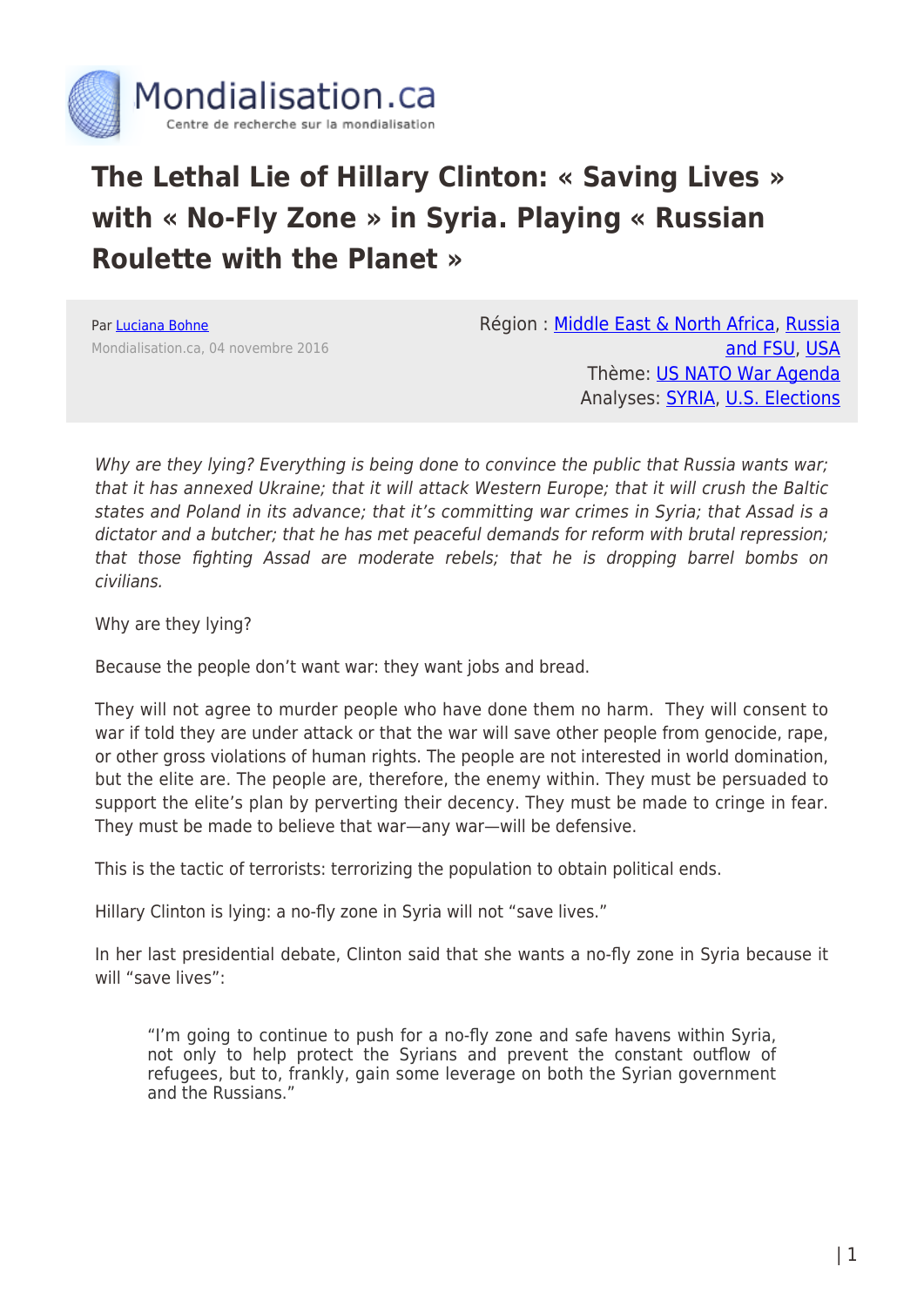

The "leverage" she is seeking is Russian roulette with the planet. The chairman of the Joint Chiefs of Staff, General Dunford (image right), noted in response that a no-fly zone in Syria might trigger a war with Russia, a nuclear power. Neither does she believe that a no-fly zone will save lives. In a closed-door speech to Goldman Sachs in 2013, Clinton said:

"To have a no-fly zone you have to take out all of the air defense, many of which are located in populated areas. So our missiles, even if they are standoff missiles so we're not putting our pilots at risk—you're going to kill a lot of Syrians."

She knows what is at stake with a no-fly zone in Syria, and yet she tells us the opposite of what she knows will happen. In other words, she's lying.

What has changed Clinton's mind since 2013?

In 2013, there was no need to risk nuclear war over Syria. The so-called Free Syrian Army and assorted rebel groups were doing just fine in their offensive. In 2013, Syria stood alone, apart from some Iranian assistance. Until 2015, the Assad government was on its last breath, in retreat from the provinces of Raqqa, Aleppo, Hama, Idlib, and Latakia. By September 2015, the generous financial, military, and operational support by the United States, Qatar, Saudi Arabia, and Turkey to the "anti-Syrian coalition"– Islamic State, the Jabbat al-Nusra, the "Free Syrian Army"–was paying great dividends in advancing the destabilization of the Assad government. Soon, it could be expected that the symbolic head of Assad would sit on a silver platter in the White House, along with other colonial trophies.

The humanitarian consequences for Syrians, however, were catastrophic. Fleeing the terror of a Syria in the clutches of cutthroat mercenary armies, refugees flooded Turkey, Jordan, Greece, and other countries, becoming human barter between Turkey and the European Union. The EU paid Turkey two billion euro to keep within its borders this human avalanche of "collateral damage."

That was the situation in September of 2015, when Russia, invited by the legitimate Syrian government, legitimately intervened in Syria with aircraft, support personnel, military advisors and equipment. In a year of Russian efforts to establish a premise for a peaceful solution in Syria by eliminating the militant rabble the Western chorus of "Assad must go" has mutated into a furious hiss of impotent rage. No one expects Assad to go now, unless the US comes up with a strategy to reverse the losses the Russian intervention has inflicted.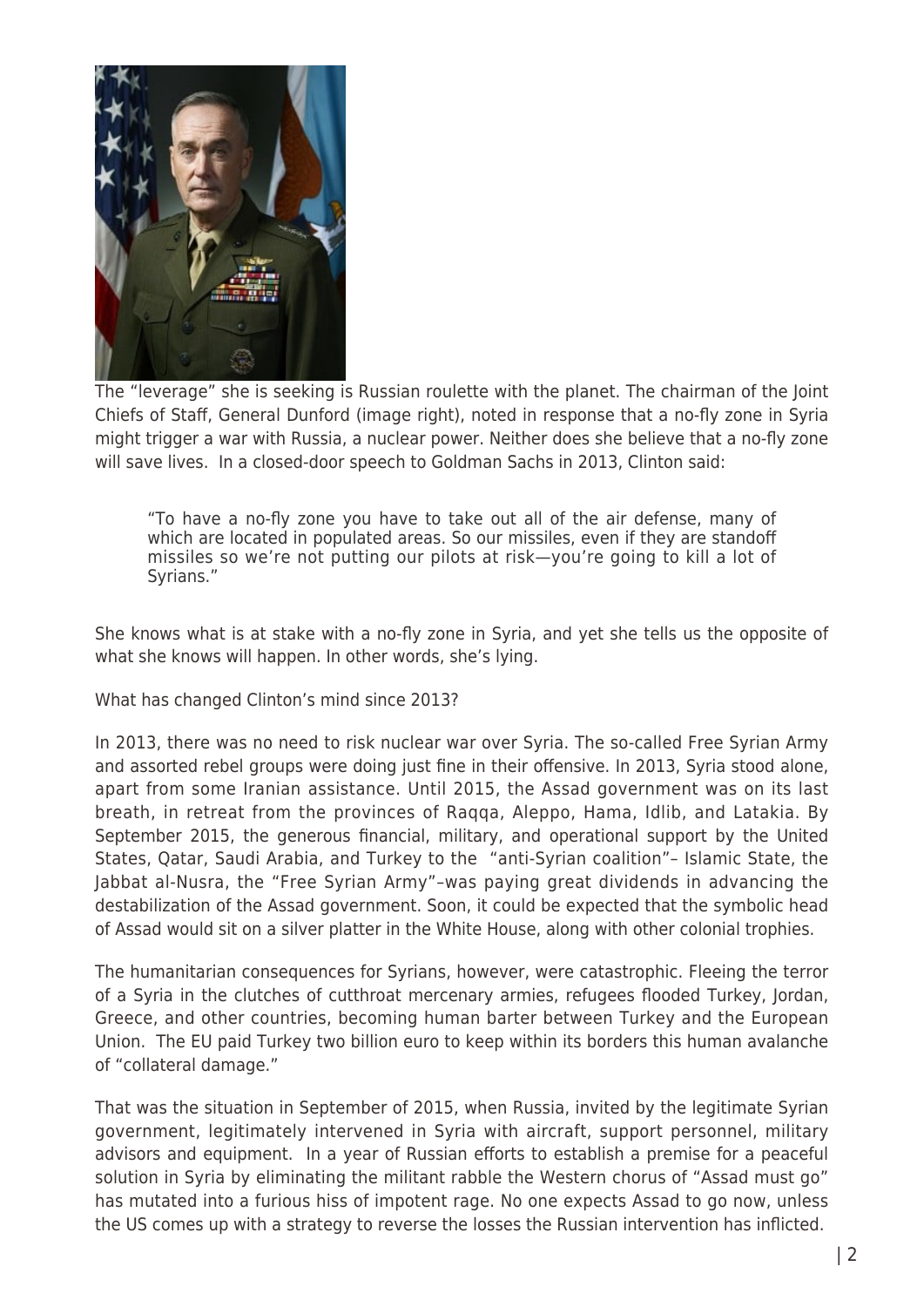Enter Hillary's reversal on the no-fly zone, which now, contrary to her judgment in 2013, will "save lives."

What is a no-fly zone?

A no-fly zone is a coercive appropriation of the partial airspace of a sovereign country. It is the arbitrary creation of a demilitarized zone in the sky to prevent belligerent powers from flying in that air space. In Syria, the "belligerent power," ironically, would be the internationally recognized legitimate Syrian government and its legitimate ally, Russia.



[A](http://www.globalresearch.ca/wp-content/uploads/2016/02/Boutros-Boutros-Ghali.jpg)ccording to former UN Secretary Boutros Boutros-Ghali (image left), in an interview with John Pilger, a no-fly zone is illegal under international law. No-fly zones are post-Soviet inventions. The measure was never proposed, used, or authorized to this day by the UN Security Council until the Soviet Union virtually dissolved. This restraint was exercised by the US for the excellent reason that no such aggression on a sovereign state would have been tolerated without massive fuss at the UN Security Council and a bad rap for the US. There have been only three instances of a no-fly zone so far, all in the wake of the disappearance of the USSR: Iraq (1991-2003), Bosnia (1993-95), and Libya (2011), all initiated on the hypocritical pretense of "saving lives."

What is Plan B?

In one word: escalation. Apart from partitioning the air space of Syria, Plan B would provide for supplying, through Qatar or Saudi Arabia, man-portable air defense systems to the "moderate opposition," including if it is acknowledged that the "moderate opposition" has allied itself openly with the al-Nusra front. Plan B has not been approved, but the media has floated a series of reports throughout October as being under consideration.

On October 28, the New York Times published an astonishing conclusion about an aspect of the Obama administration's strategy in Syria, though gently and benevolently worded. The Times indicated that it was being felt that Obama had insufficiently armed the "moderate opposition," so that in Aleppo it had "no choice" but to partner with al-Qaeda affiliate Jabhat Fatah al-Sham (formerly al-Nusra) to fight off Putin and Assad. At the same time, Reuters noted that the Obama administration had formerly considered arming the "moderates" with anti-air missiles but was constrained by the fear that such weapons would fall in the hands of "extremists."

Such reports suggest, rather boldly, I think, that "former restraint" might have to give way to greater support for the "moderate" militants, including if they partner with "extremists." Thus, we arrive at a point of utter bewilderment in which we verify the absurdity of launching a War on Terror to end up fighting a War with Terror.